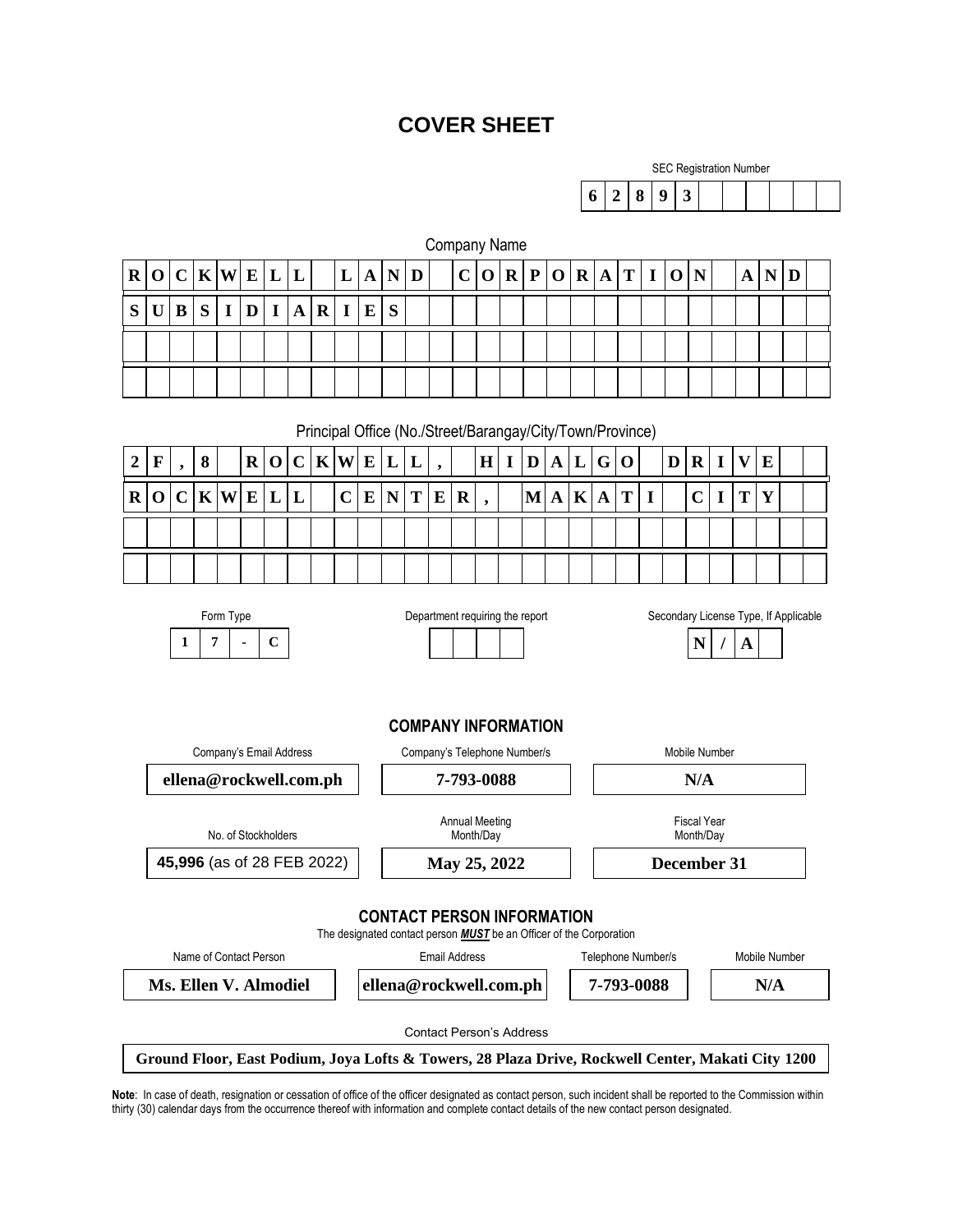#### **SECURITIES AND EXCHANGE COMMISSION**

#### **SEC FORM 17-C**

# **CURRENT REPORT UNDER SECTION 17** OF THE SECURITIES REGULATION CODE AND SRC RULE 17.2(c) THEREUNDER

1. April 1, 2022 Date of Report (Date of earliest event reported) 2. SEC Identification Number 62893 3. BIR Tax Identification No. 004-710-062-000 4. ROCKWELL LAND CORPORATION Exact name of issuer as specified in its charter (SEC Use Only) 5. N/A 6. Industry Classification Code: Province, country or other jurisdiction of incorporation 1200 7. 2F 8 Rockwell, Hidalgo Drive, Rockwell Center, Makati City Address of principal office Postal Code 8. (632) 7 793 0088 Issuer's telephone number, including area code  $9. N/A$ Former name or former address, if changed since last report 10. Securities registered pursuant to Sections 8 and 12 of the SRC or Sections 4 and 8 of the RSA Title of Each Class Number of Shares of Common Stock Outstanding and Amount of Debt Outstanding **COMMON SHARES** 6,116,762,198 shares (As of March 31, 2022)

 $\mathbf{1}$ 

11. Indicate the item numbers reported herein: Item 9